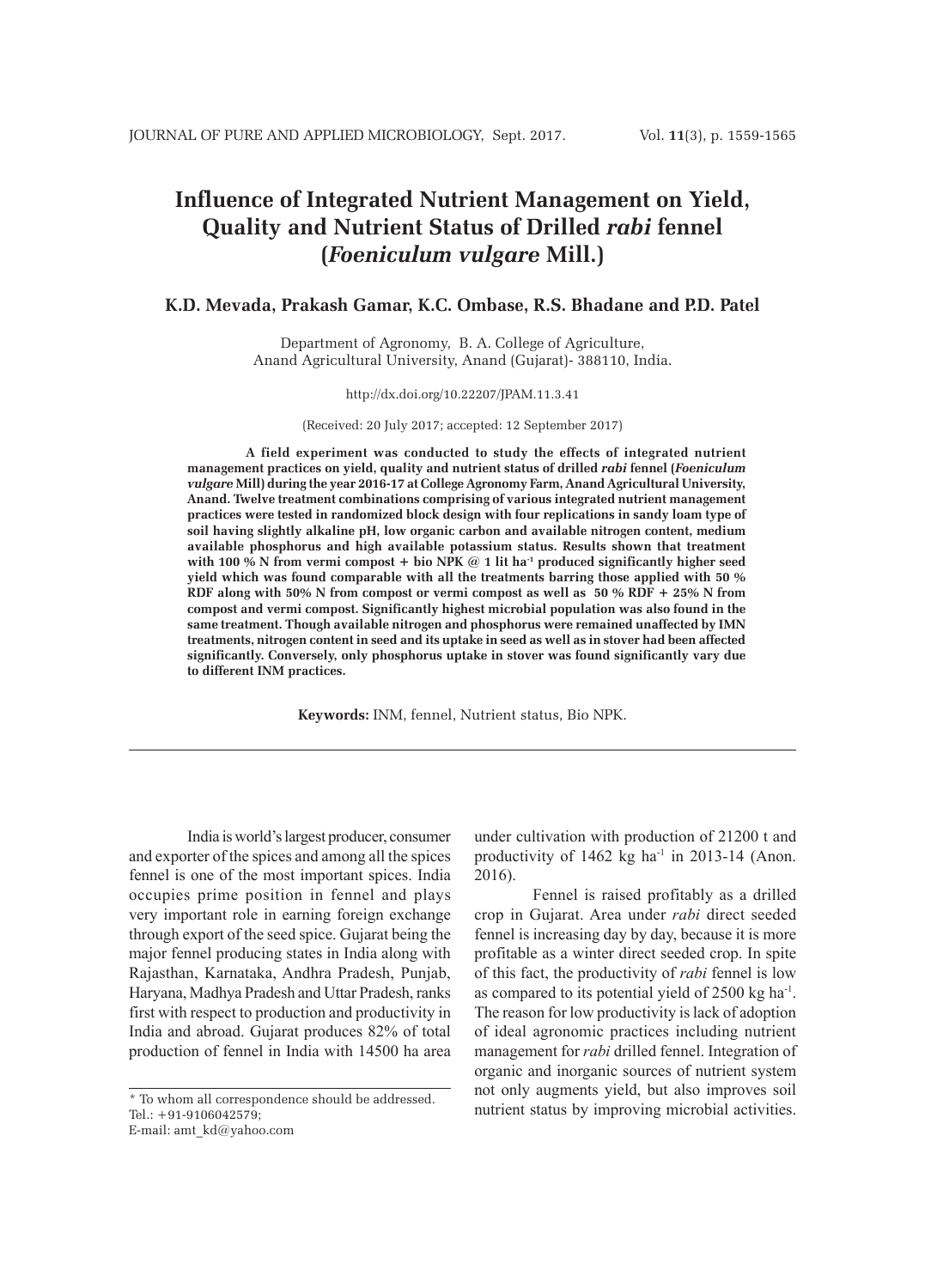As there is a dearth of such study under middle Gujarat conditions the experiment was conducted.

#### **MATERIALS AND METHODS**

A field experiment was carried out at at College Agronomy Farm, Anand Agricultural University, Anand during rabi 2016-17 to study the influence of integrated nutrient management practices on yield, quality and nutrient status of drilled *rabi* fennel (*Foeniculum vulgare* Mill) on sandy loam type of soils having slightly alkaline pH (8.1), low organic carbon (0.49 %) and available nitrogen (230.50 kg N ha<sup>-1</sup>), medium available phosphorus (39.56 kg  $P_2O_5$  ha<sup>-1</sup>) and high available potash (315.40 kg  $K_2O$  ha<sup>-1</sup>). Total twelve treatment combinations comprising of integrated nutrient management *viz.*, T<sub>1</sub>: 100 % RDF (90 kg N-45) kg P<sub>2</sub>O<sub>5</sub>-00 kg K<sub>2</sub>O ha<sup>-1</sup>), T<sub>2</sub>: 75% RDF+ 25% N from compost,  $T_3$ : 75% RDF + 25% N from vermi compost,  $T_4$ : 50% RDF + 50% N from compost,  $T_s$ : 50% RDF +50% N from vermi compost , $T_s$ : 50% RDF + 25% N from compost + 25% N from vermi compost,  $T_{7}$ : 50 % RDF + 50% N from compost + Bio NPK  $@1.0$  lit ha<sup>-1</sup>, T<sub>s</sub>: 50 % RDF  $+ 50\%$  N from vermi compost  $+$  Bio NPK  $@1.0$ lit. ha<sup>-1</sup>, T<sub>9</sub>: 100% N from Compost + Bio NPK  $@$ 1.0 lit. ha<sup>-1</sup>,  $T_{10}$ : 100% N from vermi compost + Bio NPK @ 1.0 lit. ha<sup>-1</sup>,  $T_{11}$ : 100% N from Compost and  $T_{12}$ : 100% N from Vermi compost were tested in randomized block design with four replications. Entire quantity of compost, vermi compost, bio NPK and phosphorus and 50 % nitrogen were applied at the time of sowing, whereas, 50 % of nitrogen was top dressed 30 DAS as per treatment. All other agronomic practices were followed as per schedule.

# **RESULTS AND DISCUSSION**

#### **Seed and Stover yield**

Data pertaining to seed and stover yields (table-1) exhibited substantial differences due to different integrated nutrient management practices. Results showed significant influence of INM treatments, wherein, treatment  $T_{10}$  (100% N from vermi compost + Bio NPK  $@$  1.0 lit. ha<sup>-1</sup>), being at par with all the treatments barring  $T_4$  (50% RDF + 50% N from compost),  $T_5$  (50% RDF +50% N from vermi compost) and  $T_6$  (50% RDF + 25% N from

J PURE APPL MICROBIO*,* **11**(3), SEPTEMBER 2017.

compost + 25% N from vermi compost) produced significantly higher seed yield  $(2085 \text{ kg ha}^{-1})$ .

The inference of data also indicated that 100% N from vermi compost + Bio NPK  $(T_{10})$  and 100 % N from compost+ Bio  $NPK(T_9)$  produced 5.89 % and 3.30% higher yield compared to 100%  $RDF(T_1)$  through fertilizers, respectively. Further, it was also revealed that all the treatments with vermi compost gave higher seed yield over compost treatments. Treatment  $(T_{10})$  reported 18.56 % higher seed yield over lowest producing treatment  $T_{5}$ .

Almost similar trend was observed for stover yield and treatment  $T_{10}$  (100 % N from Vermi compost+ Bio NPK), being at par with  $T_9$ ,  $T_6$ ,  $T_4$ ,  $T_3$  and  $T_8$ , produced significantly higher stover yield (3085 kg ha<sup>-1</sup>). Treatment T<sub>10</sub> secured 27.39 % higher yield compared to lowest stover producing treatment  $T_{6}$ .

The seed and stover yields being functions of growth and yield attributes improved significantly due to the cumulative effect of these attributes. The beneficial effect on yield attributes might be also due to increased supply of all the essential nutrients by vermi compost which might be resulted into improved assimilation of photosynthates, which subsequently partitioning to sink. The findings of present investigation are supported by those of Selvarajan and Chezhiyan (2001) and Khoja (2004). Application of vermi compost  $(a)$  2 t ha<sup>-1</sup> along with bio NPK significantly increased yield attributes and yield. Bio-fertilizers add nutrients through the natural processes of nitrogen fixation and stimulating plant growth through synthesis of growth promoting substances and might have positively influenced the crop yield. The beneficial role of supplemented organic manures and biofertilizers in improving soil physical, chemical and biological role is well known, which in turn helps in better nutrient absorption by plants and resulting higher yield. Similar results were published by Prabu *et al*., (2002) and Pariari *et al.* (2015). The significant enhancement in seed yield with the addition of vermi compost might be due to its positive impact on maintaining balanced source and sink relationship. Moreover, vermi compost might have increased the efficiency of added chemical fertilizer in soil, activities of N fixing bacteria and increased rate of humification. Humic acid in vermi compost might have enhanced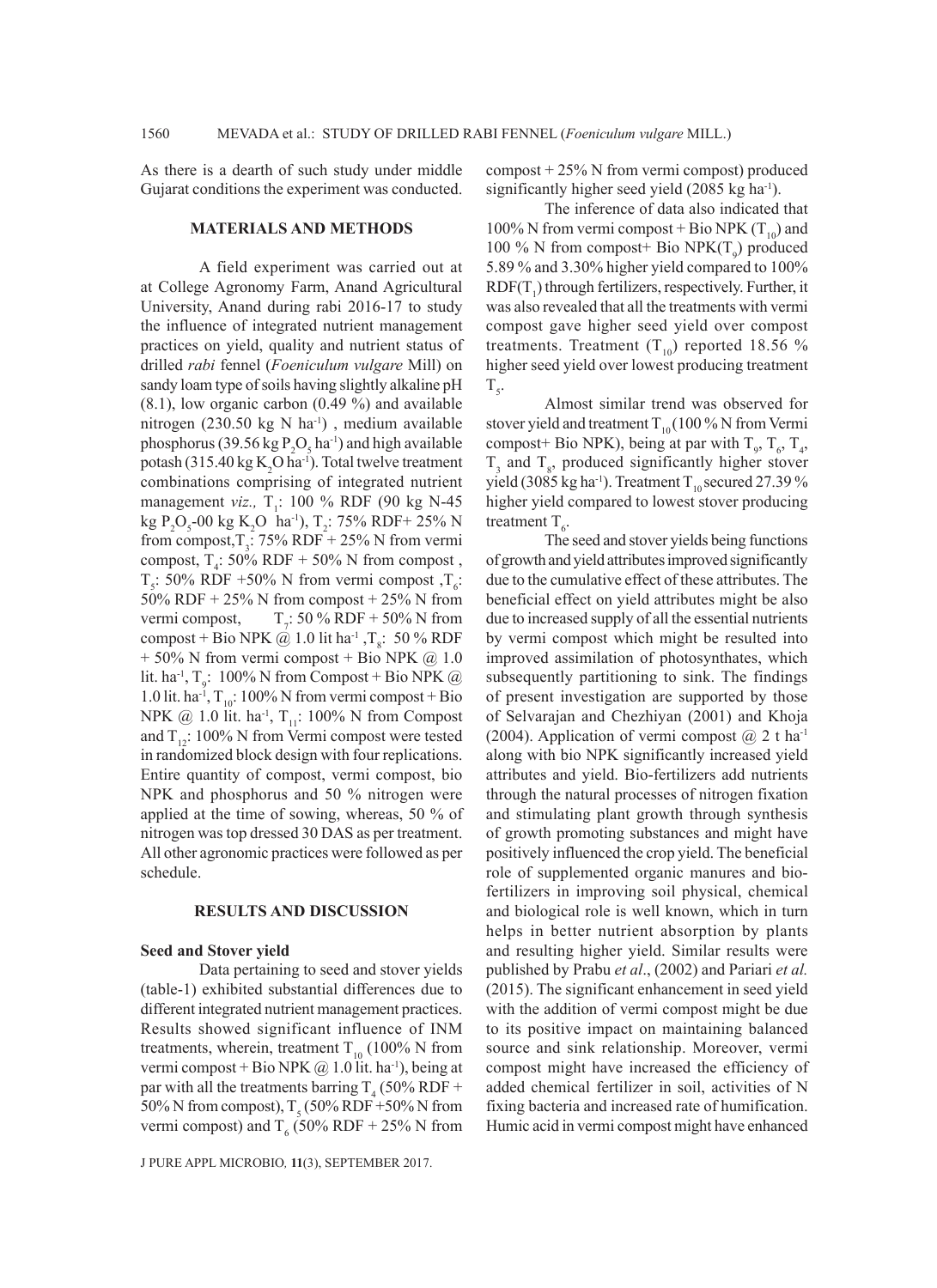the availability of both native and added nutrients in soil and as a result improved growth and yield attributes and yield of the crop significantly. This might due to positive response of nitrogen and phosphorus increased availability of phosphorus in soil, being a major structural element of cell and helped in cell elongation, greater availability of photosynthates, metabolites and nutrients to develop reproductive structures which ascribed to increased growth parameters and lead to higher yield attributes and yields of fennel crop. These findings are in agreement with those of Koyani *et al*. (2014).

Harvest index as influenced due to INM treatments (Table 1) demonstrated identical impact indicating equal proportion of seed and stalk yields under each treatment.

# **Oil content (%)**

The data pertaining oil content (%) influenced by the integrated nutrient management practices presented in table 1 revealed that INM treatments exerted noticeable influence on oil content of fennel seed, wherein, treatment  $T_{10}$  (100) % N from vermi compost + Bio NPK  $(\hat{\alpha})$  1 lit ha<sup>-1</sup>) produced significantly higher oil content (1.98 %)

along with treatments  $T_9$  (1.89%),  $T_{12}$  (1.85%) and  $T_6$  (1.87 %).

It has been reported by Singh and Ramesh (2002) that fennel oil content increased by organic and inorganic fertilizers. Moradi *et al*., (2011) demonstrated that organic matters such as vermi compost can improve soil structure, improving root development, providing plant nutrients and enhancing nutrient uptake by plants. Furthermore, Mahfouz and Sharaf-Eldin (2007) reported that free-living nitrogen fixing bacteria viz; *Azospirillum lipoferum* have not only the ability to fix nitrogen but also release phyto-hormones similar to gibberellic acid and indole acetic acid, which could stimulate plant growth, absorption of nutrients and photosynthesis with subsequent improvement of yield and essential oil components of sweet fennel. Darzi *et al*., (2013) reported that essential oil yield of fennel seeds increased significantly by increasing the vermi compost. It was demonstrated that vermi compost supplied phosphate and nitrogen to the soil, giving a more balanced nutritional status than mineral fertilizers. **Microbial population**

Data presented in table-1 revealed significant impact of integrated nutrient

Table 1. Fennel yield and other characters as influenced by integrated nutrient management of drilled *rabi* fennel

| Treatment                                                                                                 | Seed<br>vield | Stover<br>vield<br>$(kg ha^{-1})$ $(kg ha^{-1})$ | Harvest<br>index<br>$(\%)$ | Oil<br>content<br>$(\%)$ | Microbial<br>population<br>$(cfu \times 10^6)$ |
|-----------------------------------------------------------------------------------------------------------|---------------|--------------------------------------------------|----------------------------|--------------------------|------------------------------------------------|
| $T_1$ : 100 % RDF (90 kg N-45 kg P <sub>2</sub> O <sub>5</sub> -00 kg K <sub>2</sub> O ha <sup>-1</sup> ) | 1962          | 2947                                             | 40.13                      | 1.74                     | 46                                             |
| $T_2$ : 75% RDF+ 25% N from compost                                                                       | 1925          | 2755                                             | 40.92                      | 1.83                     | 62                                             |
| $T_3$ : 75% RDF + 25% N from vermi compost                                                                | 1935          | 2768                                             | 40.96                      | 1.74                     | 81                                             |
| $T_4$ : 50% RDF + 50% N from compost                                                                      | 1698          | 2247                                             | 43.06                      | 1.83                     | 72                                             |
| $T_s$ : 50% RDF +50% N from vermi compost                                                                 | 1786          | 2555                                             | 41.04                      | 1.63                     | 139                                            |
| $T_6$ : 50 % RDF + 25% N from compost + 25% N                                                             | 1470          | 2240                                             | 39.58                      | 1.87                     | 182                                            |
| from vermi compost                                                                                        |               |                                                  |                            |                          |                                                |
| $T_7$ : 50 % RDF + 50% N from compost + Bio                                                               | 1861          | 2575                                             | 42.39                      | 1.79                     | 65                                             |
| NPK @ 1.0 lit ha <sup>-1</sup>                                                                            |               |                                                  |                            |                          |                                                |
| $T8$ : 50 % RDF + 50% N from vermi compost +                                                              | 1884          | 2643                                             | 41.68                      | 1.79                     | 67                                             |
| Bio NPK $@1.0$ lit ha <sup>-1</sup>                                                                       |               |                                                  |                            |                          |                                                |
| $T0$ : 100% N from compost + Bio NPK @ 1.0 lit ha <sup>-1</sup>                                           | 2029          | 2983                                             | 40.37                      | 1.89                     | 189                                            |
| $T_{10}$ :100% N from vermi compost + Bio NPK @ 1.0 lit ha <sup>-1</sup>                                  | 2085          | 3085                                             | 40.38                      | 1.98                     | 206                                            |
| $T_{11}$ : 100% N from compost                                                                            | 1937          | 2806                                             | 40.79                      | 1.72                     | 43                                             |
| $T_{12}$ :100% N from vermi compost                                                                       | 1955          | 2933                                             | 40.28                      | 1.85                     | 45                                             |
| S. Em $\pm$                                                                                               | 98            | 143                                              | 1.84                       | 0.05                     | 2.35                                           |
| C. D. at $5%$                                                                                             | 281           | 412                                              | NS.                        | 0.14                     | 6.77                                           |
| $C. V. \%$                                                                                                | 10.41         | 10.56                                            | 9.01                       | 5.38                     | 4.73                                           |

J PURE APPL MICROBIO*,* **11**(3), SEPTEMBER 2017.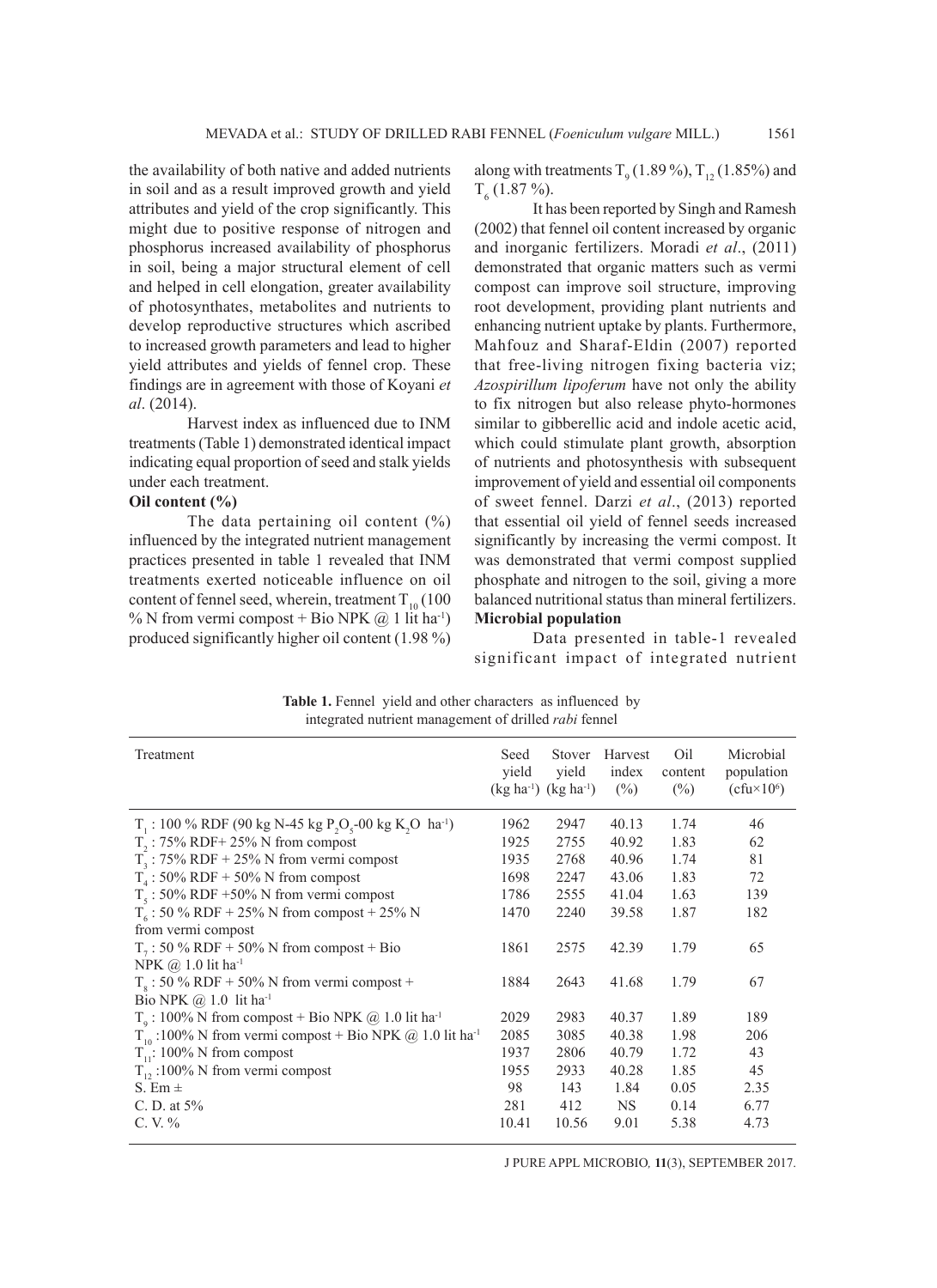management on microbial population and treatment  $T_{10}$  (100 % N from vermi compost+ Bio NPK 1.0 lit. ha-1) recorded significantly the highest micro-organism status  $(206 \times 10^6)$  over rest of the treatments.

The higher soil microbial population and the consequent better availability of nutrients attributed to the production of higher seed yield of fennel in plots treated with combination of organic, inorganic and microbial inoculants (Vyas *et al.,* 2016).

# **Nutrient status**

## **Nitrogen and phosphorus content in seed and stover**

Nitrogen content in seed of fennel was found noticeably influenced due to different INM

| Treatment                                                                                                          |      | N Content(%) | P Content(%) |        |
|--------------------------------------------------------------------------------------------------------------------|------|--------------|--------------|--------|
|                                                                                                                    | Seed | Stover       | Seed         | Stover |
| T <sub>1</sub> : 100 % RDF (90 kg N-45 kg P <sub>2</sub> O <sub>5</sub> -00 kg K <sub>2</sub> O ha <sup>-1</sup> ) | 1.47 | 0.25         | 0.25         | 0.22   |
| $T_2$ : 75% RDF+ 25% N from compost                                                                                | 1.43 | 0.26         | 0.25         | 0.22   |
| $T_3$ : 75% RDF + 25% N from vermi compost                                                                         | 1.42 | 0.26         | 0.26         | 0.22   |
| $T_4$ : 50% RDF + 50% N from compost                                                                               | 1.24 | 0.26         | 0.26         | 0.23   |
| $T_s$ : 50% RDF +50% N from vermi compost                                                                          | 1.35 | 0.26         | 0.26         | 0.22   |
| $T_6$ : 50 % RDF + 25% N from compost + 25% N from vermi compost                                                   | 1.37 | 0.26         | 0.26         | 0.23   |
| $T_7$ : 50 % RDF + 50% N from compost + Bio NPK @ 1.0 lit ha <sup>-1</sup>                                         | 1.39 | 0.26         | 0.26         | 0.22   |
| $T_s$ : 50 % RDF + 50% N from vermi compost + Bio NPK @ 1.0 lit ha <sup>-1</sup>                                   | 1.39 | 0.26         | 0.26         | 0.22   |
| $To$ : 100% N from compost + Bio NPK @ 1.0 lit ha <sup>-1</sup>                                                    | 1.41 | 0.27         | 0.27         | 0.23   |
| $T_{10}$ :100% N from vermi compost + Bio NPK @ 1.0 lit ha <sup>-1</sup>                                           | 1.48 | 0.25         | 0.28         | 0.22   |
| $T_{11}$ : 100% N from compost                                                                                     | 1.44 | 0.25         | 0.25         | 0.21   |
| $T_{12}$ :100% N from vermi compost                                                                                | 1.42 | 0.24         | 0.24         | 0.21   |
| S. Em $\pm$                                                                                                        | 0.03 | 0.02         | 0.01         | 0.01   |
| C. D. at $5%$                                                                                                      | 0.07 | <b>NS</b>    | NS.          | NS.    |
| $C. V. \%$                                                                                                         | 3.96 | 3.91         | 4.80         | 4.59   |

**Table 2.** Nitrogen and phosphorus content as influenced by integrated nutrient management of drilled *rabi* fennel

## **Table 3.** Nitrogen and phosphorus uptake as influenced by integrated nutrient management of drilled *rabi* fennel

| Treatment                                                           |       | N uptake $(kg ha^{-1})$ |           | P uptake $(kg ha^{-1})$ |  |
|---------------------------------------------------------------------|-------|-------------------------|-----------|-------------------------|--|
|                                                                     | Seed  | <b>Stover</b>           | Seed      | <b>Stover</b>           |  |
| T1:100 % RDF (90 kg N-45 kg P2O5-00 kg K2O ha-1)                    | 28.91 | 24.57                   | 4.33      | 6.33                    |  |
| $T2:75\%$ RDF+ 25% N from compost                                   | 27.63 | 23.73                   | 4.30      | 6.82                    |  |
| T3 : $75\%$ RDF + $25\%$ N from vermi compost                       | 27.45 | 23.47                   | 4.28      | 5.95                    |  |
| T4 : $50\%$ RDF + $50\%$ N from compost                             | 21.14 | 19.40                   | 3.86      | 5.68                    |  |
| $T5: 50\%$ RDF +50% N from vermi compost                            | 24.13 | 21.89                   | 4.01      | 5.94                    |  |
| T6 : 50 % RDF + 25% N from compost + 25% N from vermi compost       | 20.21 | 19.72                   | 3.35      | 5.88                    |  |
| T7 : 50 % RDF + 50% N from compost + Bio NPK @ 1.0 lit ha-1         | 25.94 | 22.00                   | 4.16      | 5.80                    |  |
| T8 : 50 % RDF + 50% N from vermi compost + Bio NPK $@$ 1.0 lit ha-1 | 26.18 | 22.47                   | 4.18      | 5.92                    |  |
| T9 : 100% N from compost + Bio NPK $@$ 1.0 lit ha-1                 | 28.56 | 26.16                   | 4.67      | 8.59                    |  |
| T10:100% N from vermi compost + Bio NPK $@$ 1.0 lit ha-1            | 31.22 | 25.60                   | 4.63      | 6.54                    |  |
| T11: $100\%$ N from compost                                         | 27.85 | 23.21                   | 4.04      | 4.97                    |  |
| T12:100% N from vermi compost                                       | 27.93 | 23.39                   | 4.06      | 5.07                    |  |
| S. Em $\pm$                                                         | 1.45  | 1.24                    | 0.26      | 0.35                    |  |
| C. D. at $5%$                                                       | 4.16  | 3.56                    | <b>NS</b> | 0.99                    |  |
| $C. V. \%$                                                          | 10.95 | 10.76                   | 12.38     | 11.27                   |  |

J PURE APPL MICROBIO*,* **11**(3), SEPTEMBER 2017.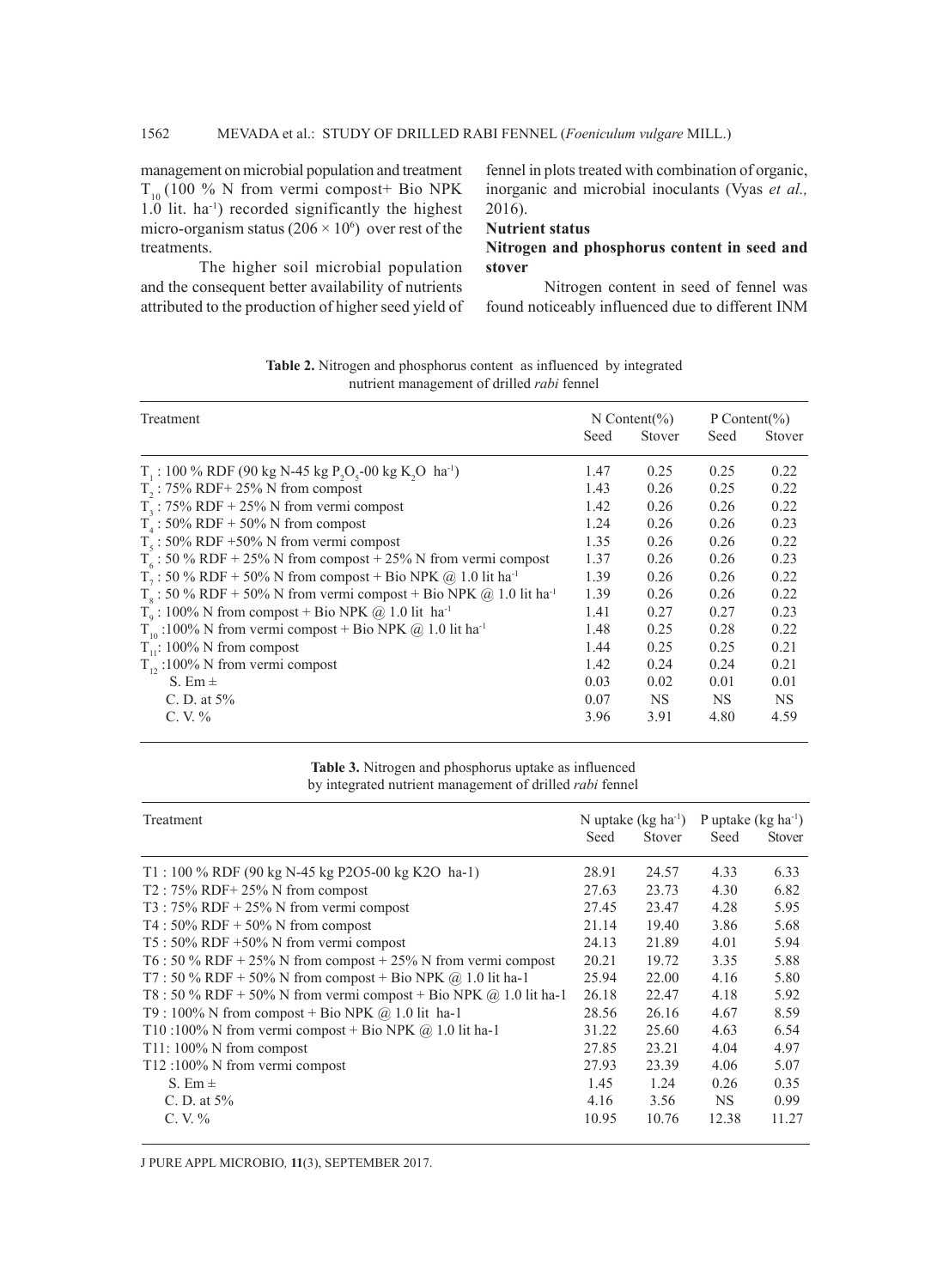| Treatment                                                                                                 | Available<br>$N(\text{kg} \text{ha}^{-1})$ | Available<br>$P_2O_5(kg \text{ ha}^{-1})$ |
|-----------------------------------------------------------------------------------------------------------|--------------------------------------------|-------------------------------------------|
| $T_1$ : 100 % RDF (90 kg N-45 kg P <sub>2</sub> O <sub>5</sub> -00 kg K <sub>2</sub> O ha <sup>-1</sup> ) | 256.67                                     | 49.45                                     |
| $T_2$ : 75% RDF+ 25% N from compost                                                                       | 248.18                                     | 53.14                                     |
| $T3$ : 75% RDF + 25% N from vermi compost                                                                 | 259.37                                     | 49.89                                     |
| $T_{4}$ : 50% RDF + 50% N from compost                                                                    | 258.93                                     | 53.11                                     |
| $T_s$ : 50% RDF +50% N from vermi compost                                                                 | 254.90                                     | 52.09                                     |
| $T_6$ : 50 % RDF + 25% N from compost + 25% N from vermi compost                                          | 255.78                                     | 53.32                                     |
| $T_7$ : 50 % RDF + 50% N from compost + Bio NPK @ 1.0 lit ha <sup>-1</sup>                                | 248.83                                     | 51.61                                     |
| $T_s$ : 50 % RDF + 50% N from vermi compost + Bio NPK @ 1.0 lit ha <sup>-1</sup>                          | 252.12                                     | 52.08                                     |
| $T0$ : 100% N from compost + Bio NPK @ 1.0 lit                                                            | $ha^{-1}$                                  | 248.05                                    |
| 53.72                                                                                                     |                                            |                                           |
| $T_{10}$ :100% N from vermi compost + Bio NPK @ 1.0 lit ha <sup>-1</sup>                                  | 246.18                                     | 49.32                                     |
| $T_{11}$ : 100% N from compost                                                                            | 263.50                                     | 49.14                                     |
| $T_{12}$ :100% N from vermi compost                                                                       | 262.00                                     | 48.86                                     |
| S. Em $\pm$                                                                                               | 6.77                                       | 1.29                                      |
| C. D. at $5%$                                                                                             | <b>NS</b>                                  | <b>NS</b>                                 |
| $C. V. \%$                                                                                                | 5.32                                       | 5.01                                      |

**Table 4.** Available nitrogen and phosphorus status in soil as influenced by integrated nutrient management of drilled *rabi* fennel

treatments (Table 2) and treatment  $T_{10}$  (100% N from vermi compost + Bio NPK  $(\hat{\omega})$  1.0 lit ha<sup>-1</sup>) which being at par with all treatments except  $T<sub>4</sub>$ (50% RDF + 50% N from compost),  $T_5$  (50% RDF +50% N from vermi compost),  $T_6$  (50% RDF + 25% N from compost + 25% N from vermi compost),  $T_7$  (50 % RDF + 50% N from compost + Bio NPK  $@ 1.0$  lit ha<sup>-1</sup>) and T<sub>8</sub> (50 % RDF + 50% N from vermi compost + Bio NPK  $@1.0$  lit ha<sup>-1</sup>) contained significantly higher nitrogen content (1.48%). However, the N content in stover was found non- significant. Phosphorus content (%) in seed and stover was found identical in different INM treatments (Table 2).

Since content of a nutrient is a function of concentration and yield, the increase in seed and stover yield coupled with increased nutrient concentration resulted in higher total content of nitrogen and phosphorus with the supply of 100 % N from vermi compost+ Bio NPK and 100% N from compost + Bio NPK  $\omega$  1.0 lit ha<sup>-1</sup>. The increased fennel seed and stover nutrients content resulted in higher yield recorded with these combinations as compared to other treatment combinations. Higher photosynthetic activity in plant as evident from increase in biomass accumulation at successive duration and plant height reveals higher availability of metabolites from shoot to root. This might have promoted growth of root as well as their functional activity resulting in higher extraction of nutrients from soil environment to aerial parts.

The results might be due to the influence of N on the ribosome structure and the biosynthesis of some hormones viz; gibberellines, auxins and cytokinins, involved in protein synthesis. Increase in N uptake at higher levels and also nitrogen as a part of amino acid, which constitutes building blocks of protein and that might have resulted in higher protein content. Similar increasing with N application was also reported by Bhardwaj (2014) in fennel.

## **Nitrogen and phosphorus uptake in seed and stover**

Results presented in table-3 revealed that nitrogen uptake by fennel seed and stover was found appreciably influenced due to INM treatments, wherein, treatment  $T_{10}$  (100 % N from vermi compost+ Bio NPK) being at par with all treatments barring  $T_4$  (50% RDF + 50% N from compost),  $T_s$ (50% RDF +50% N from vermi compost),  $T_6$ (50% RDF + 25% N from compost + 25% N from vermi compost),  $T_7$  (50 % RDF + 50%) N from compost + Bio NPK  $\omega$  1.0 lit ha<sup>-1</sup>) and T<sub>s</sub>  $(50\%$  RDF + 50% N from vermi compost + Bio NPK  $(2)$  1.0 lit ha<sup>-1</sup>), had higher nitrogen uptake in seed  $(31.29 \text{ kg} \text{ ha}^{-1})$ . Nitrogen uptake in stover

J PURE APPL MICROBIO*,* **11**(3), SEPTEMBER 2017.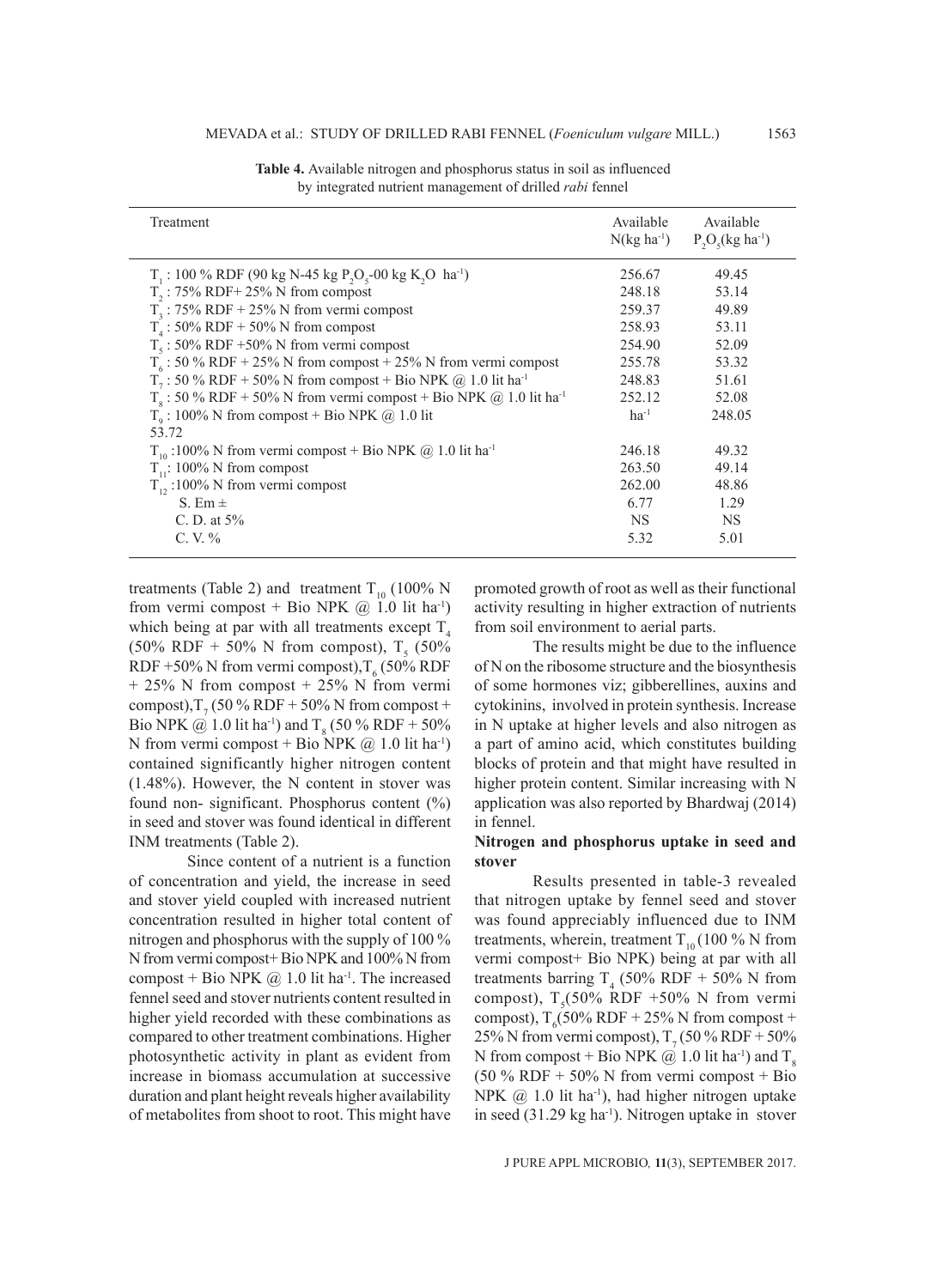was found significantly maximum  $(26.16 \text{ kg ha}^{-1})$ in treatment  $T<sub>0</sub> (100% N from compost + Bio NPK)$  $(a)$  1.0 lit ha<sup>-1</sup>), however, it was found at par with all the treatments except  $T_{4,1}T_{5,1}T_{6}$  and  $T_{7}$ .

It was further revealed that though INM treatments did not exert any influential impact on phosphorus uptake by fennel seed, however, it was found noticeably affected for uptake by stover and treatment  $T_{10}$  (100 % N from vermi compost+ Bio NPK lit. ha<sup>-1</sup>) had significantly the highest P uptake  $(8.59 \text{ kg ha}^{-1})$ .

The nutrient uptake is a function of yield and nutrient concentration in plant. Thus, significant improvement in uptake of nitrogen and phosphorus might be attributed to their concentration in seed and stover and associated with higher seed and stover yield. This might also be attributed to better availability of nutrients in the soil under these treatments. The results of present investigation are in close agreement with the findings of Shivanna *et al.,* (2009), Uttam (2013) and Patel *et al.*(2013).

# **Nitrogen and phosphorus status**

The data on available nitrogen and phosphorus in the soil just after harvest of the fennel as influenced by the integrated nutrient management practices presented in Table 4 indicated non-significant effect of integrated nutrient management practices. This might be due to reduced nutrient loss when inorganic and organic fertilizers were applied in combinations which improved the availability of soil nutrients. Shivran and Jat (2015) reported progressive rise in available N through organic sources alone.

#### **CONCLUSION**

In light of the above investigation it can be concluded that recommended dose of fertilizer (RDF: 90 kg N- 45 kg  $P_2O_5 - 45$  kg K<sub>2</sub>O kg ha<sup>-1</sup>) was found analogous with 75  $\%$  + 25  $\%$  N from either compost or vermi compost. For organic sources, 100 % N with either compost or vermi compost with or without bio NPK were also found comparable with RDF. As far as content and uptake of nitrogen and phosphorus are concerned, 100 % N from compost or vermi compost with or without Bio NPK  $@1$  lit ha<sup>-1</sup> was found comparable with 100% RDF i.e. 90-45-00 kg N-P<sub>2</sub>O<sub>5</sub>-K<sub>2</sub>O ha<sup>-1</sup>.

## **REFERNCES**

- 1. Anonymous (2016) http://www.srkspices.com
- 2. Bhardwaj, R. L., and Kumar, D. Effect of varying levels of nitrogen on growth, yield, quality and profitability of transplanted fennel (*Foeniculum vulgare* Mill.). *Journal of Spices and Aromatic Crops*, 2016; **25**(2).
- 3. Darzi, M. T., Shirkhodaei, M. and Mohammadreza H.H. Effects of vermin compost and *Azotobactor* and *azospirillum* bacteria on quantity and quality of essential oil of coriander (*Coriandrum sativum* L.).*International Journal of Farming and Allied Sciences,* 2013; **2**(5): 1277-1283.
- 4. Khoja, J.R. Effect of sowing time and sources of nitrogen on growth, thermal requirement, yield and quality of coriander [*Coriandrum sativum* (L.)]. Ph.D. Thesis Rajasthan Agricultural University, Campus-Jobner 2004.
- 5. Koyani, C. R., , Chovatia, P. K. and Gohil, B. S. Effect of Nitrogen and Phosphorus on Growth, Yield Attributes and Yields of rabi Fennel (*Foeniculum vulgare* Mill.). *Agriculture: Towards a New Paradigm of Sustainability*, 2014; **167**.
- 6. Mahfouz, S.A., and Sharaf-Eldin, M.A. Effect of mineral and bio-fertilizer on growth, yield and essential oil content of fennel (*Foeniculum vulgare* Mill.) *International Agro-physics,* 2007; **21**: 361-366.
- 7. Moradi, R., RezvaniMoghaddam, P., NajiriMahallti, M. and A. Nezhadali. Effects of organic and biological fertilizers on fruit yield and essential oil of sweet fennel (*Foeniculum vulgare var. dulce). Spanish Journal of Agriculture Research,* 2011; **9**(2): 546-553.
- 8. Pariari, A., Mukherjee, A., & Das, S. Growth and yield of fennel (*Foeniculum vulgare* L.) as influenced by integrated nitrogen management and spacing. *Journal of Crop and Weed*, 2015; **11** (2), 90-93.
- 9. Patel, S.G., Amin, A.V., Patel, S.P. Agalodiya and Patel, S.M. Effect of different sources of organic manures and without bio fertilizers in cumin (*Cuminum cyminum* L.) SardarKrushinagar, Dantiwada Agriculture University*. International Journal of Seed Spices***,** 2013; **3**(2).
- 10. Prabu, T., Narwadkar, P.R., Sajindranath, A.K. and Rathod, N.G. Effect of integrated nutrient management on growth and yield of coriander (*Coriandrum sativum* Linn.). *South Indian Horticulture,* 2002; **50**(4-6): 680-684.
- 11. Selvarajan, M. and Chezhiyan, N. Effect of *Azospirillum* in combination with different levels